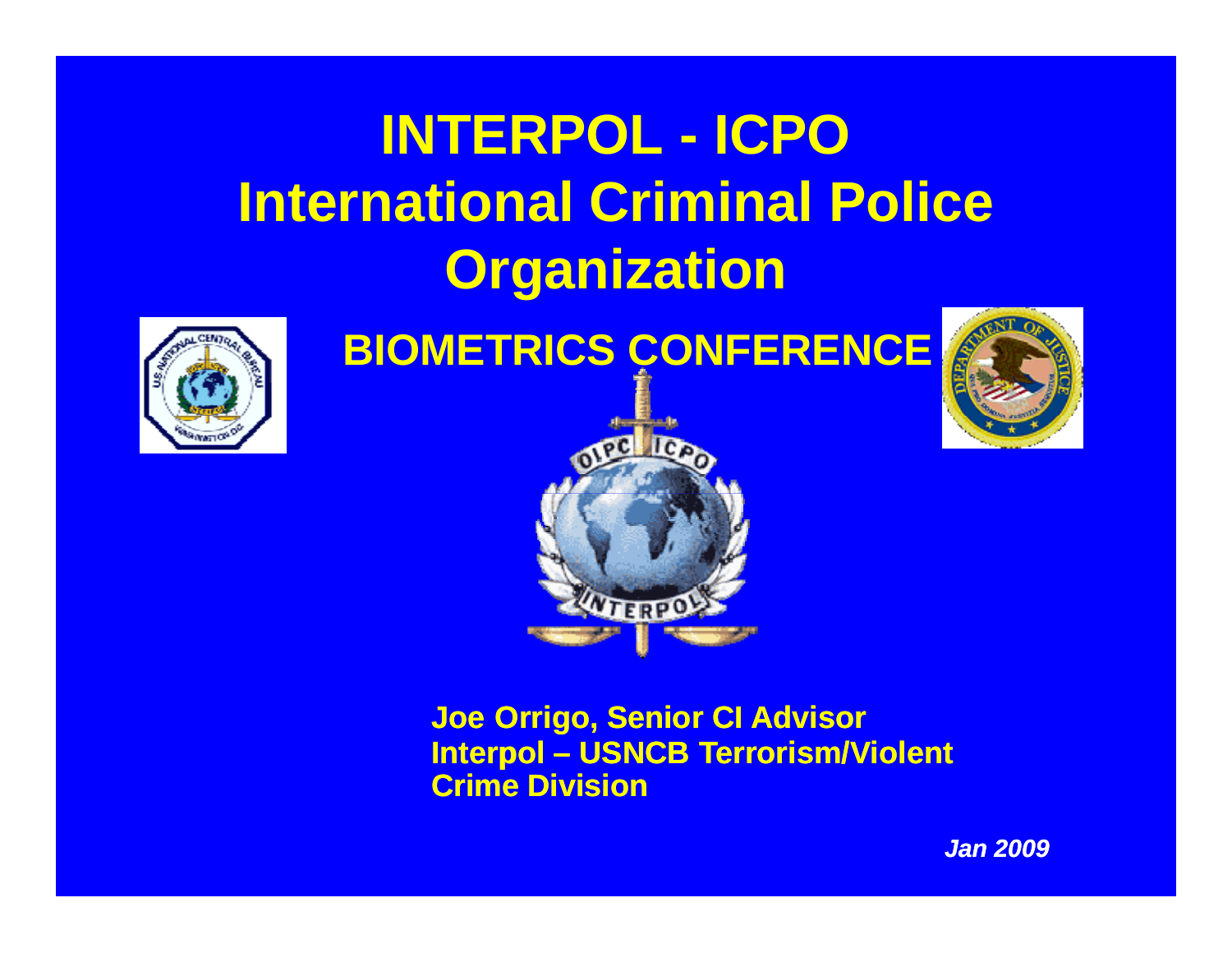## **Interpol's Mission**

- Created 1923
- Promote and Coordinate International Police Activity
- National Central Bureau –187 Countries
- $\bullet$ Identify, Prevent/Suppress Crime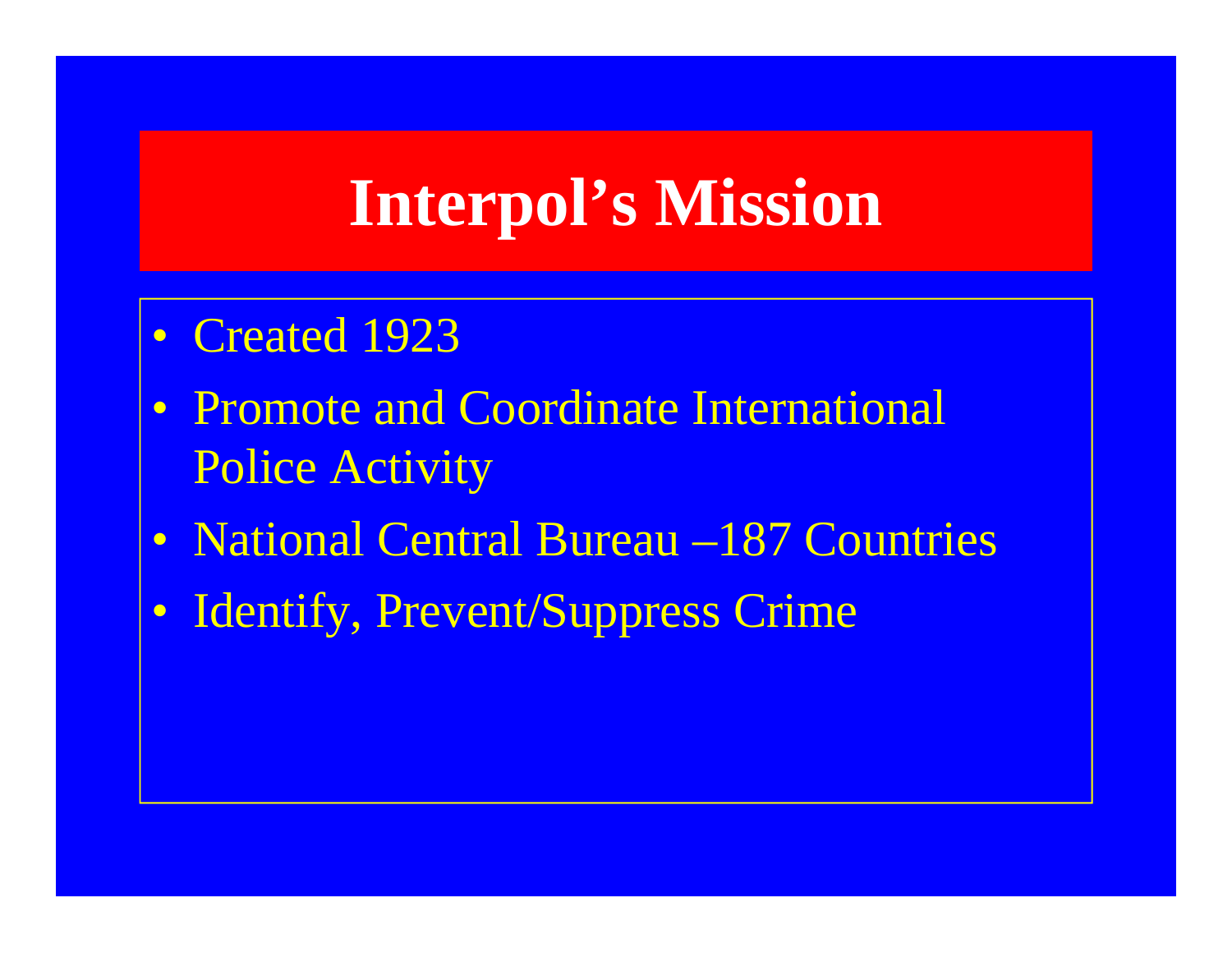## **UNIQUE TOOLS**

• Notice Program

• Data Bases

Interpol Crim Information System (ICIS) Automated Search Facility (ASF)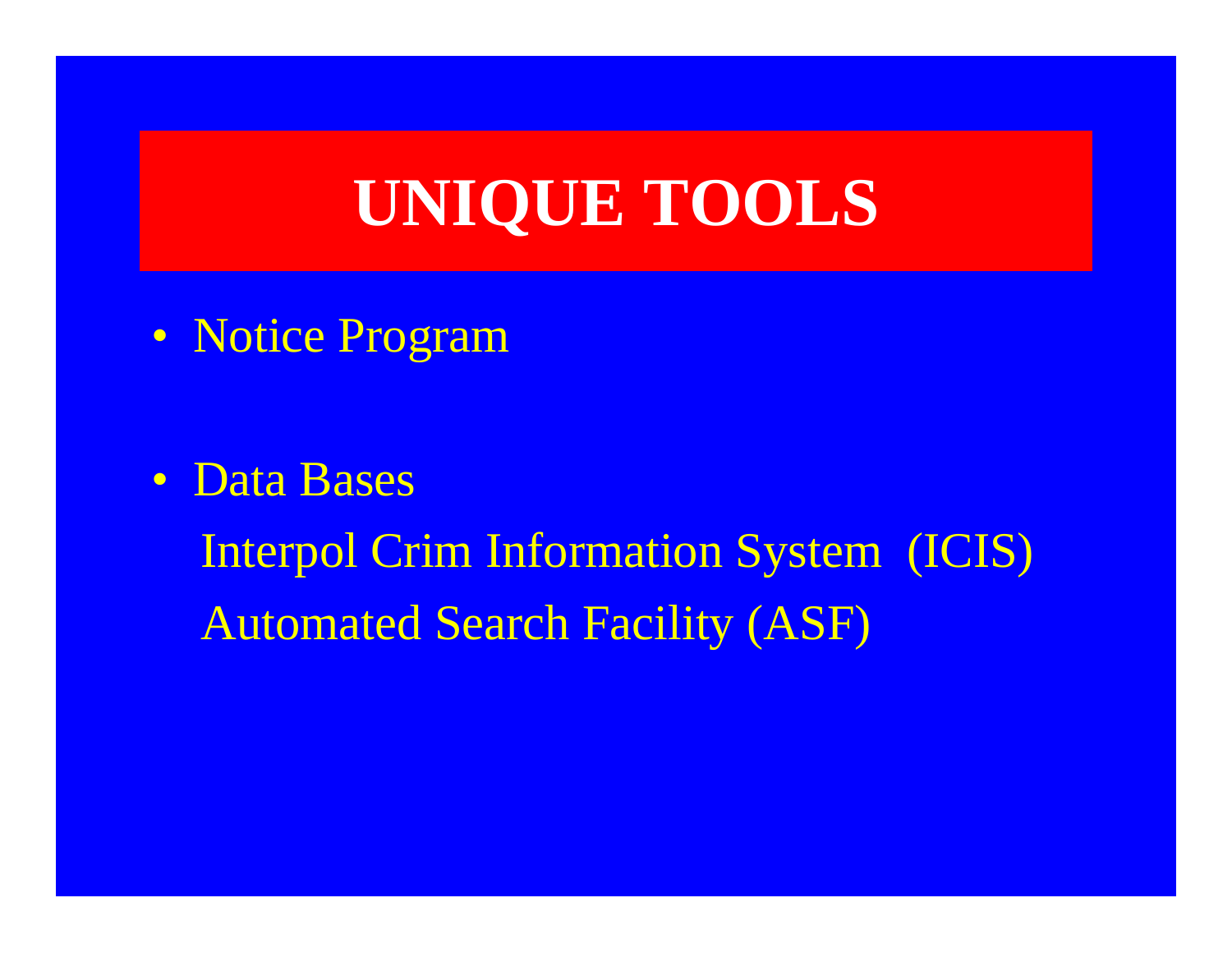## **Data Bases**

- DNA Profiles  $-70,238$  profiles
- Stolen Motor Vehicles 3.9 million
- Stolen Works of Art 31,000 images
- Child Pornography 516,000 images
- Weapons  $-5,000$
- Stolen Documents 15.5 million
- Fingerprints 80,000
- 
- 
- $-15.5$  million
	-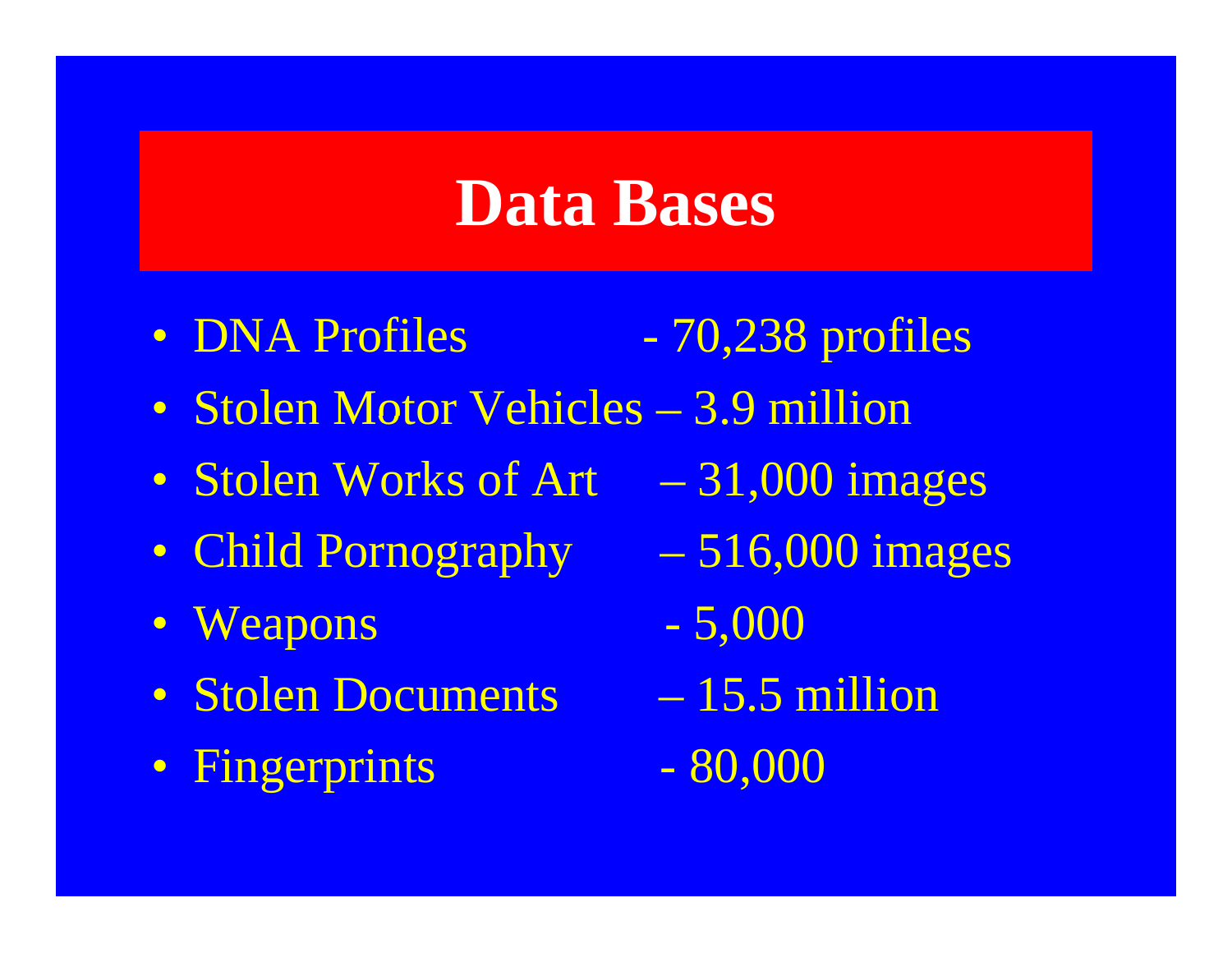## **USNCB**

- Component of Department of Justice
- Co-Managed by DOJ and DHS
- Central Point of Contact in US
- Approximately 70 people
- 17 Agencies
- 4 Investigative Divisions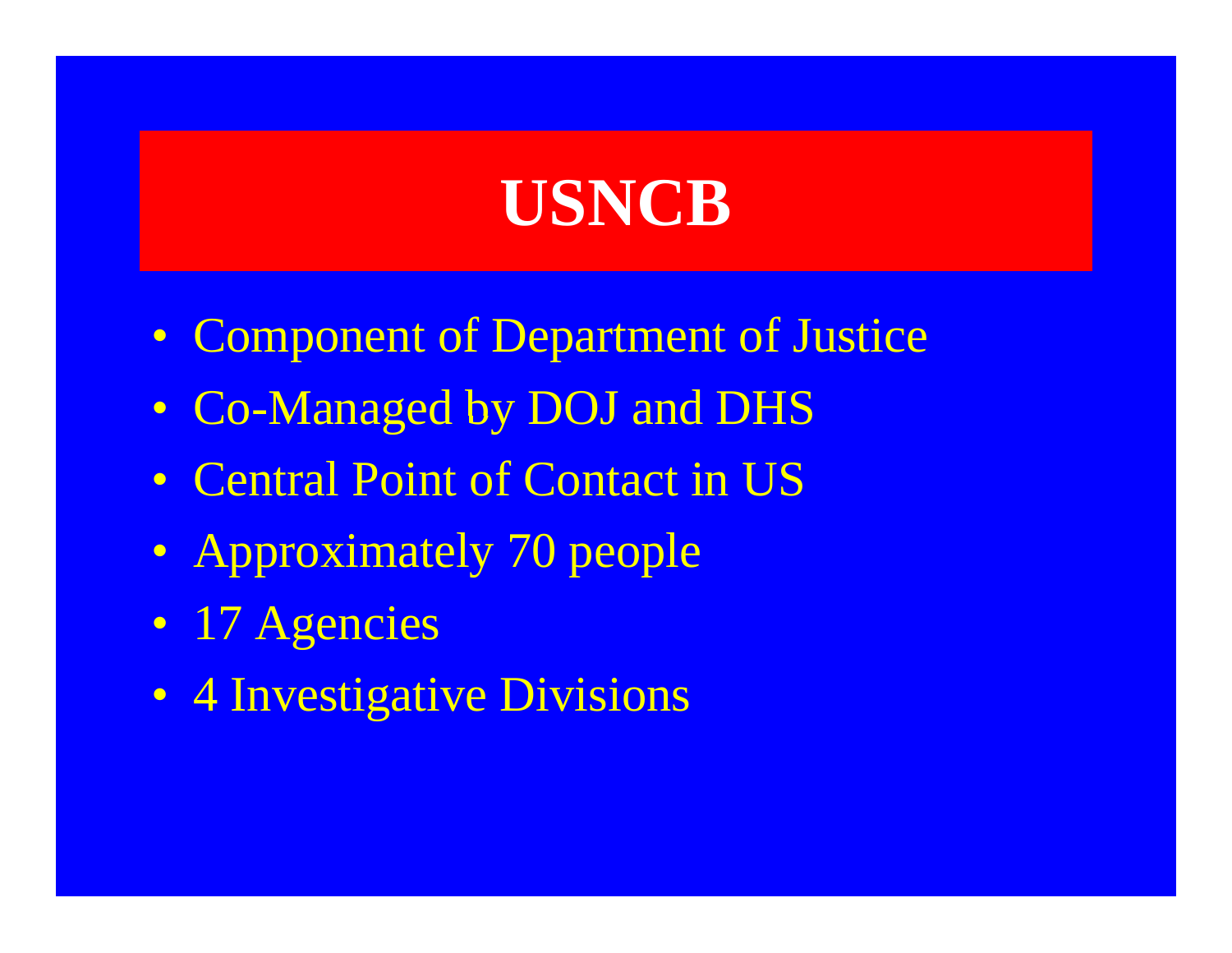## **USNCB Terrorism Initiatives**

- Project Face-Off
- Project Ocean View
- New Support
- IPSG

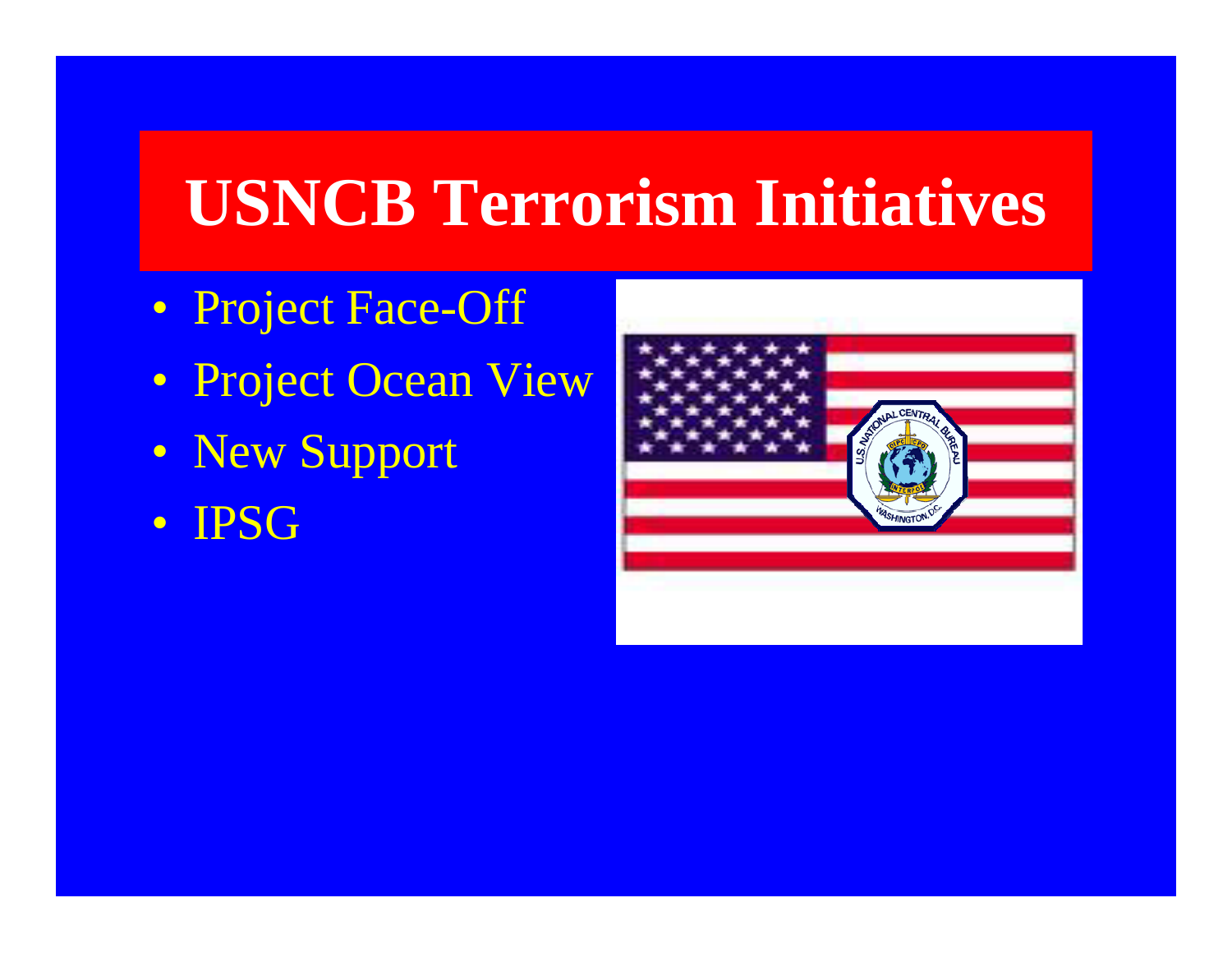# **Project Face Off**

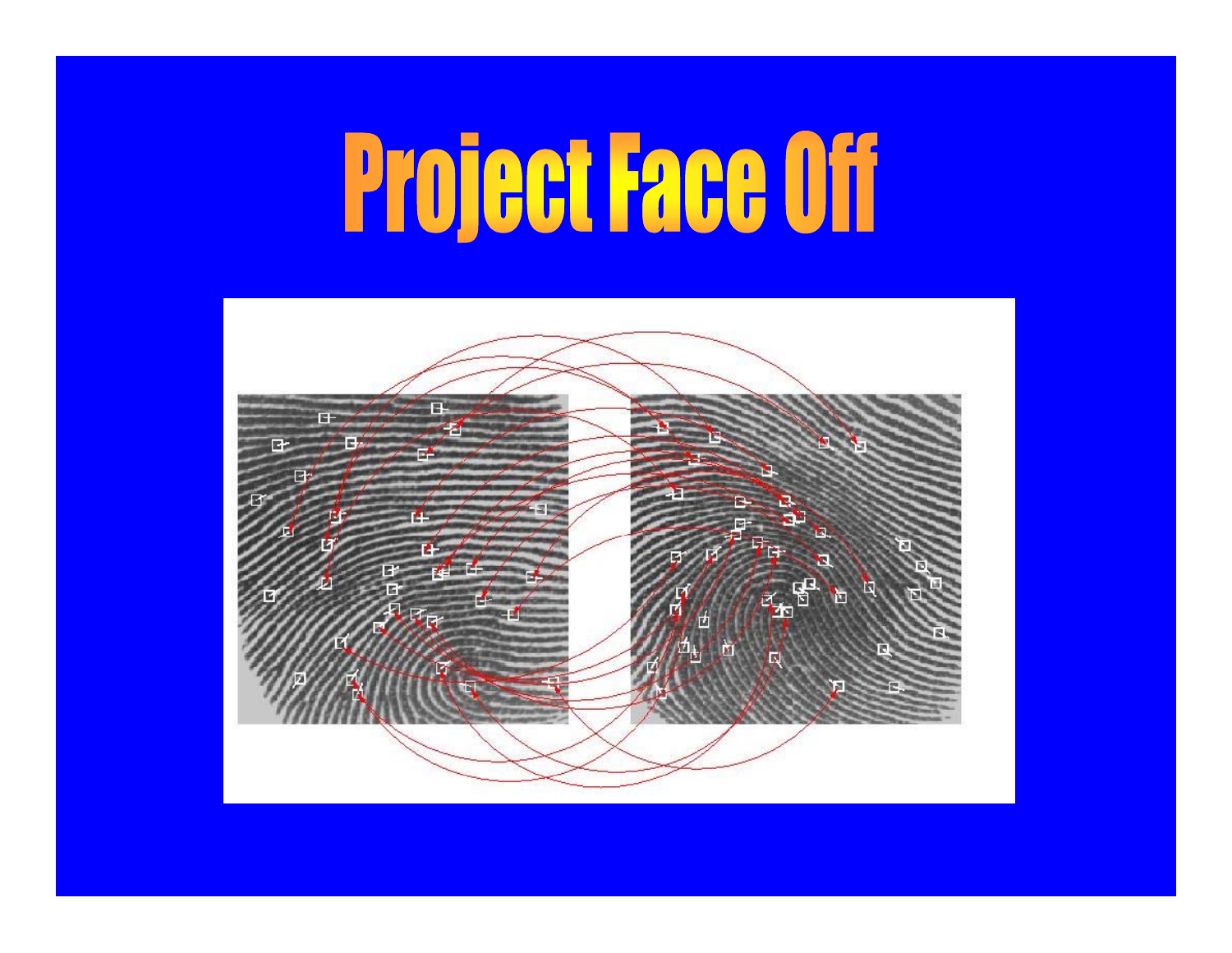## **Project Ocean**  $\prod_{i=1}^n$

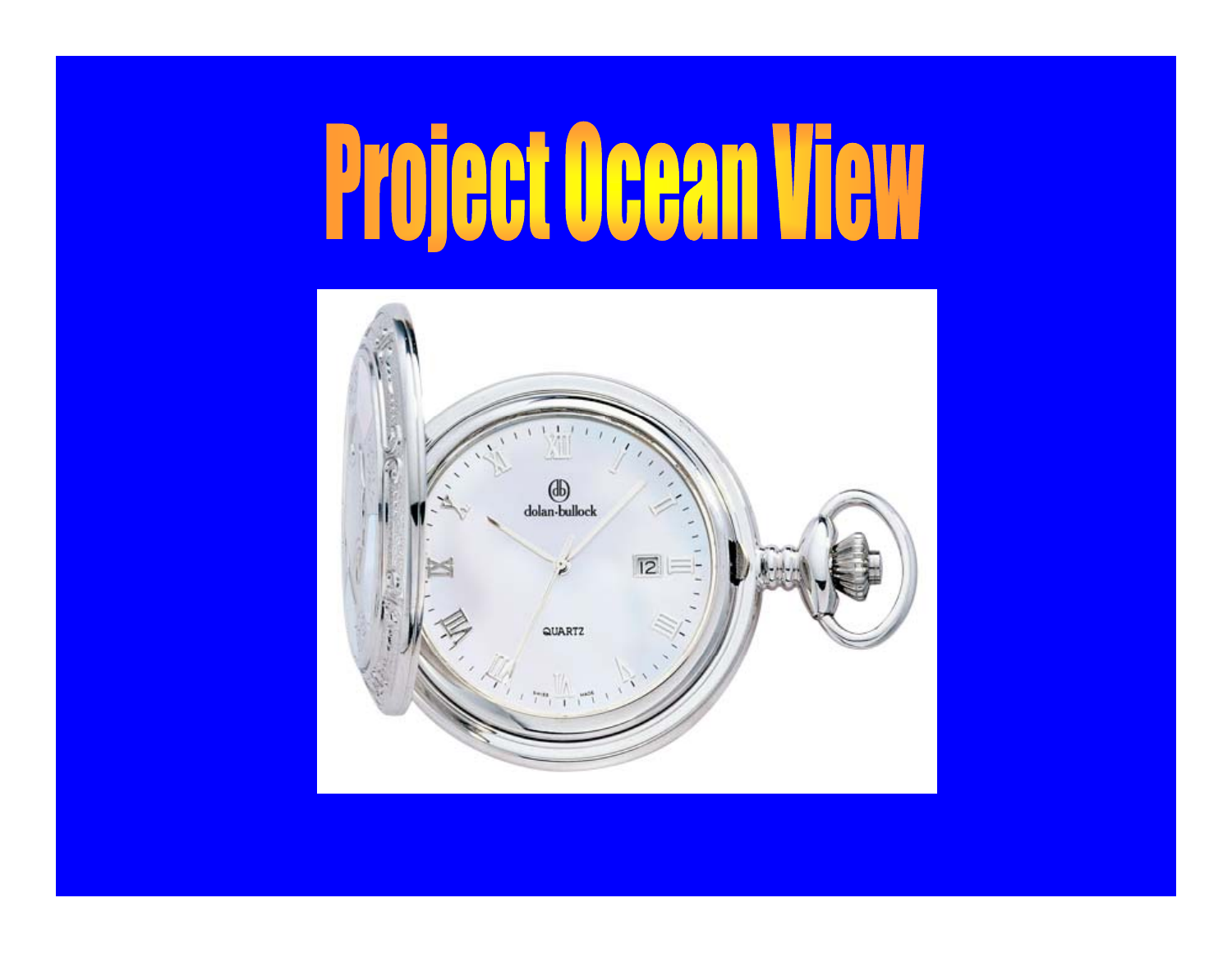

•CJIS IAFIS Terminal –Time reduction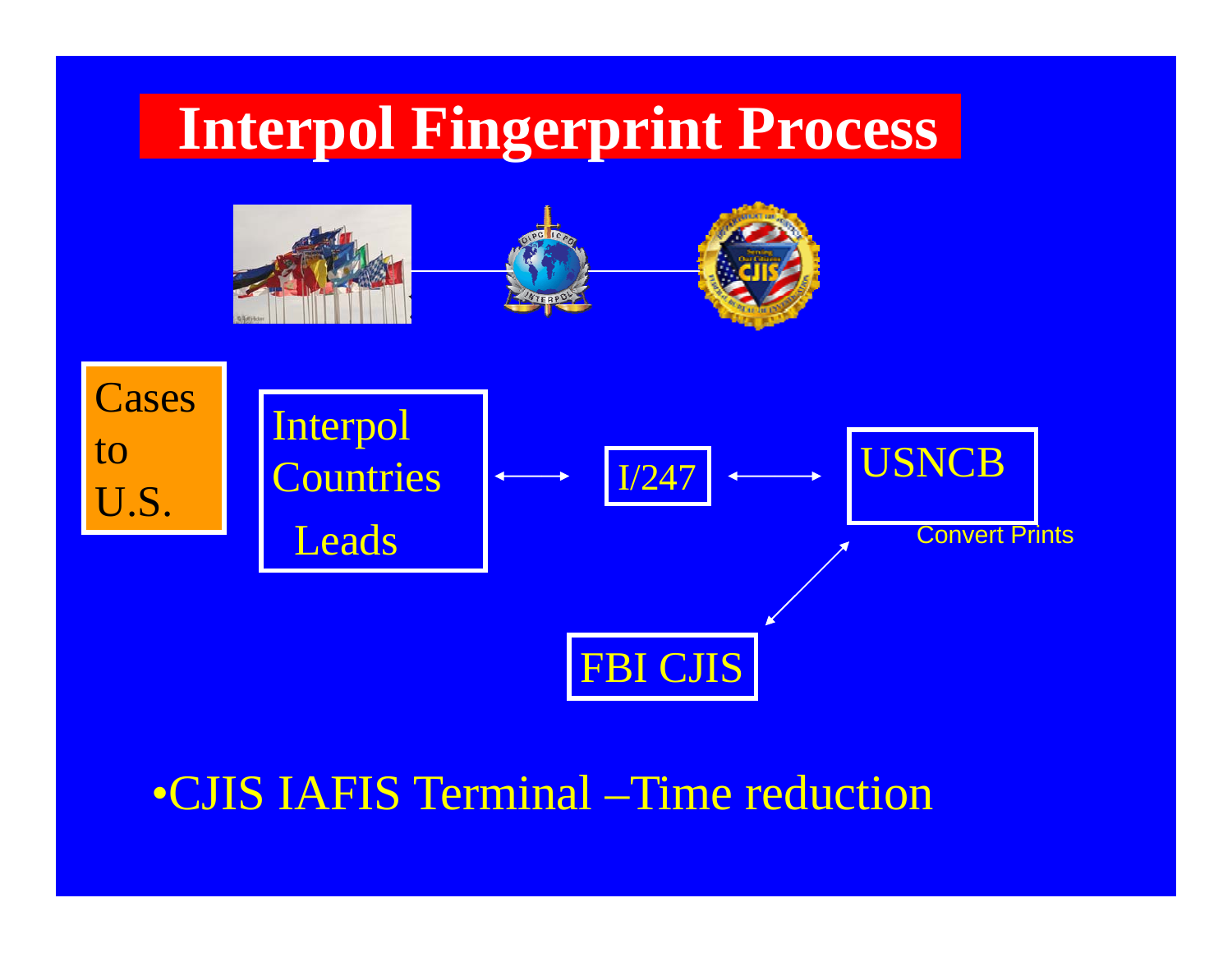## **New Concept Project**

#### Support DoD and FBI CT Overseas Efforts

•Obtain Fingerprints •Two Way Conversion •Conduct Searches in Lyon •Provide Feedback

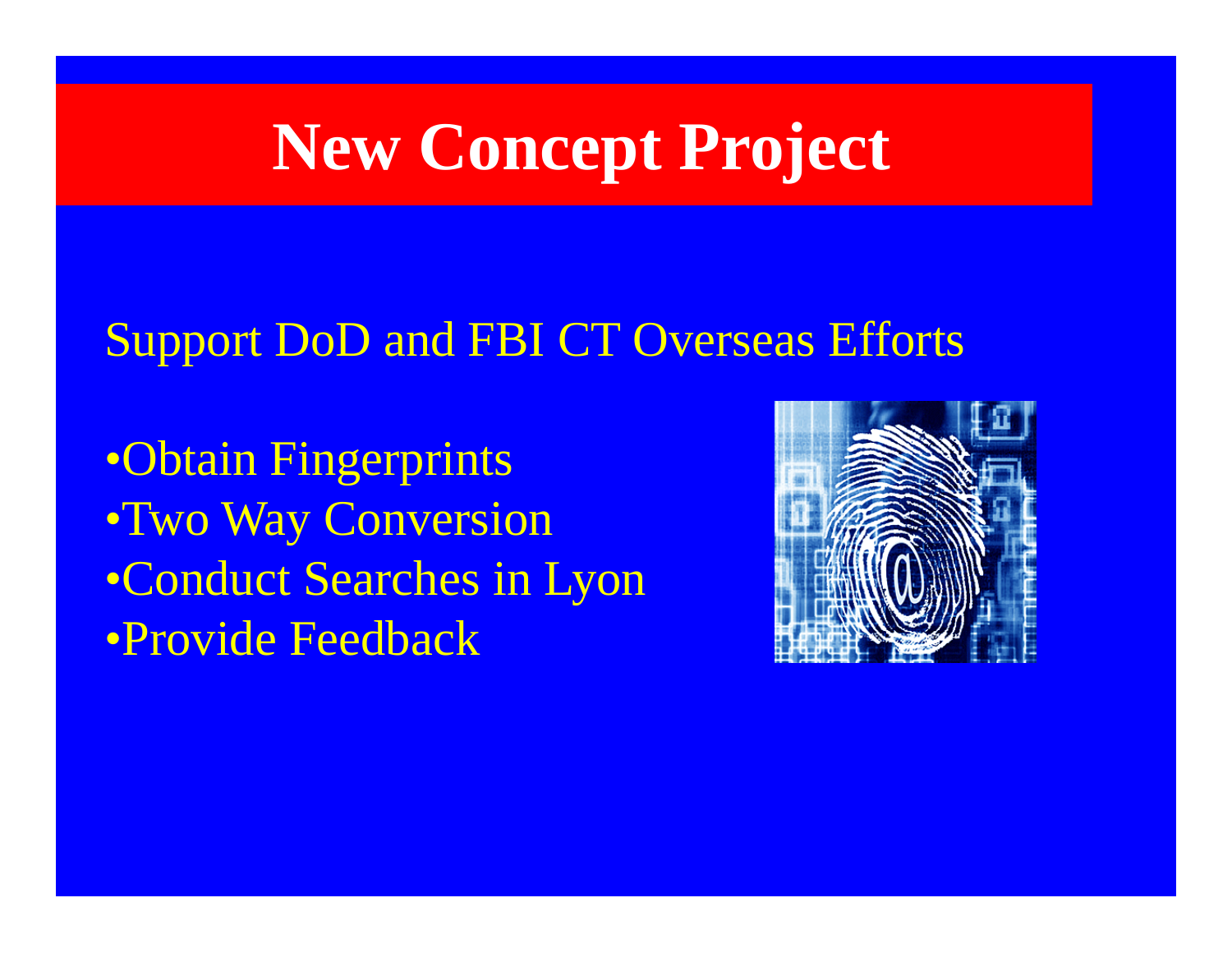### **Interpol Fingerprint Process**

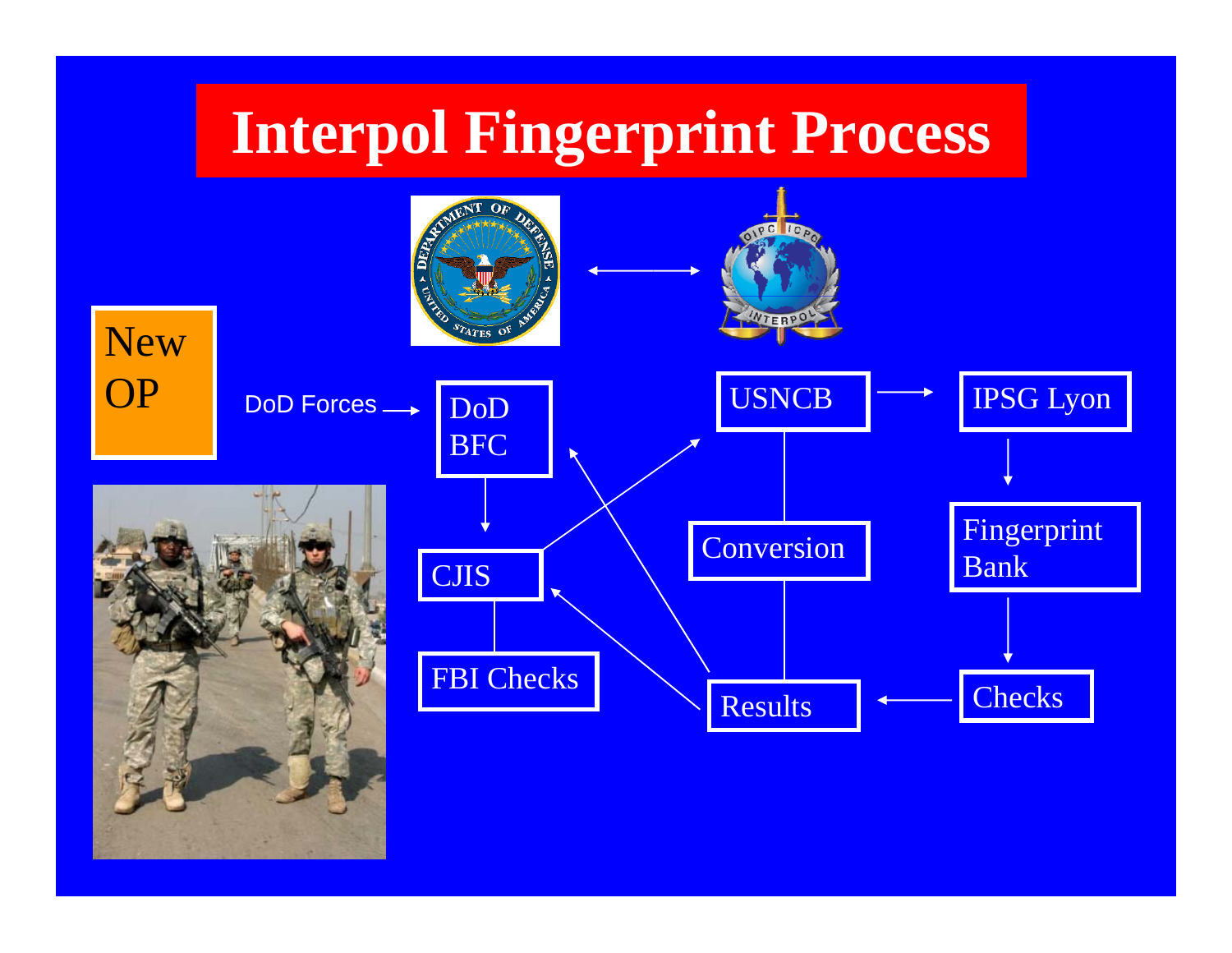## **IPSG Lyon**

#### •**Expand and Upgrade**

- $\bullet$ **NIST Vi Li Viewer License**
- $\bullet$ **NIST Software**



- $\bullet$ **P h f V700 S Purchase of Scanners**
- $\bullet$ **Increase Storage**

•**Virtual Data Base –Global System of Links** •**D l t f IRT T Deployment of Teams –M j E t 39 Major Events**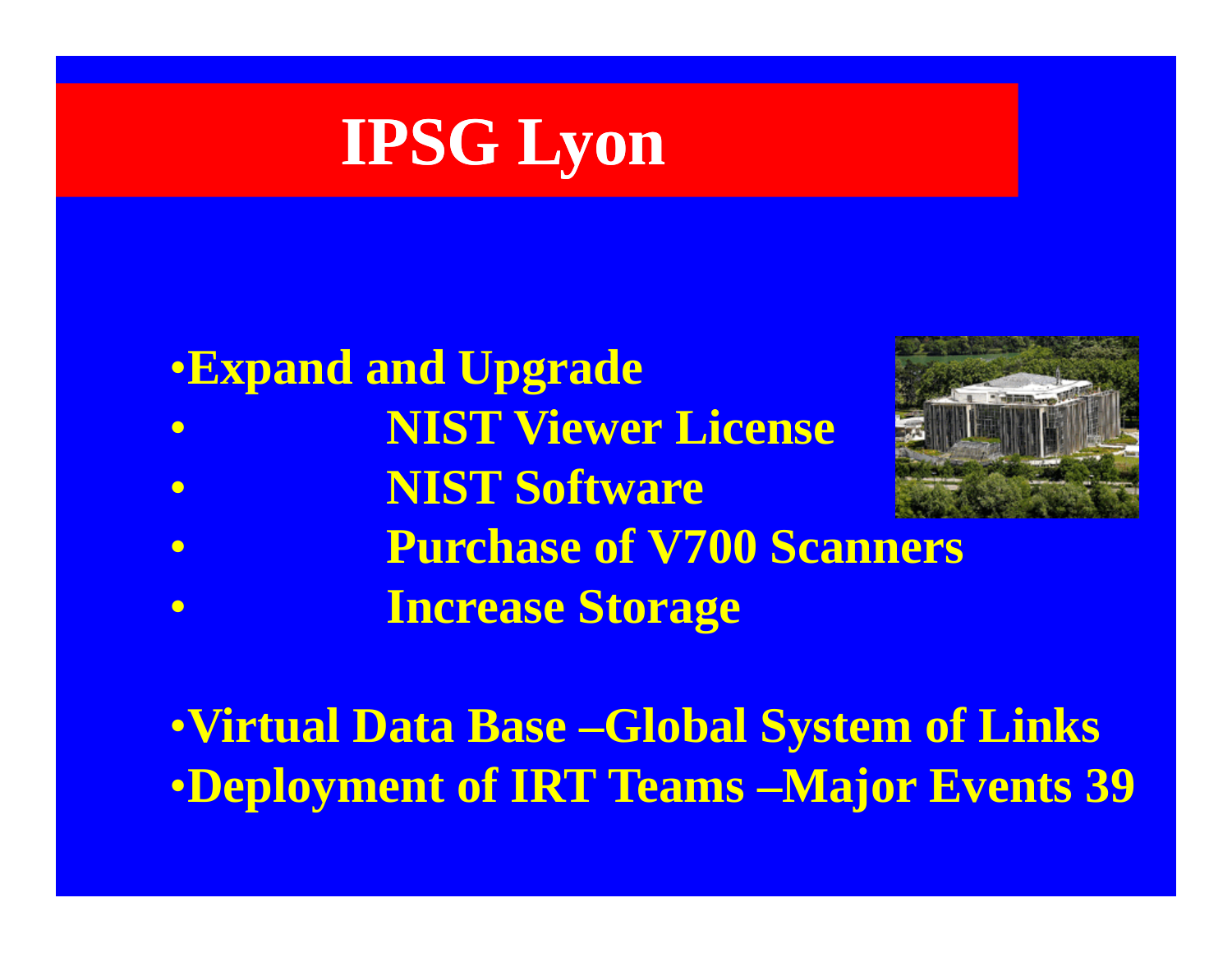## **Other New Approaches**

• **Project Oasis AfricaM i ex co** • **Palm Prints – Early 2009** • **Forensic AreaCanada –Explosives Program Romania –Fingerprint Dating Colombia- Artificial Prints Expand USNCB**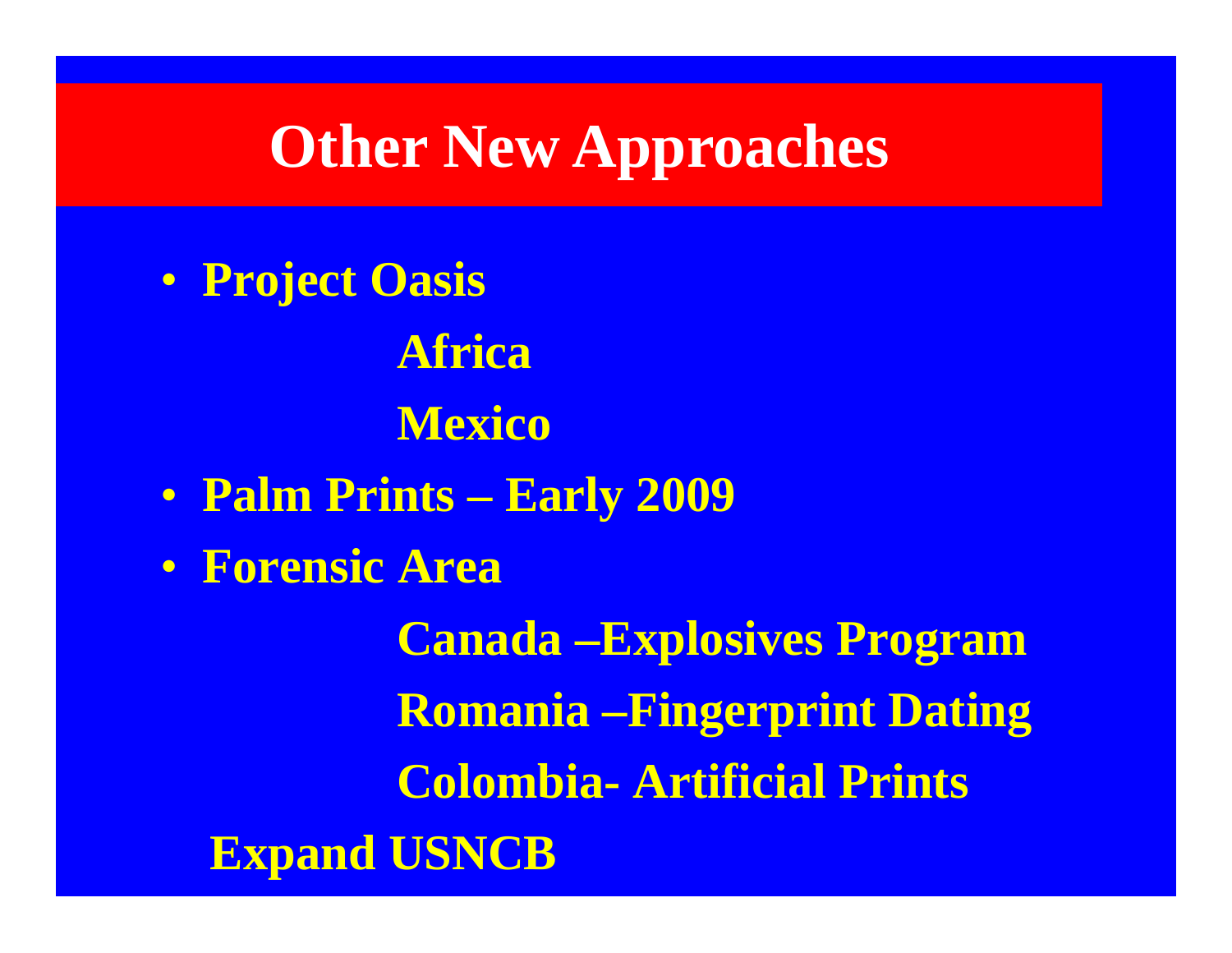## **Direction USNB**

• Domestic

-Initiatives -Interpol Portal -2009 -IAFIS -FBI